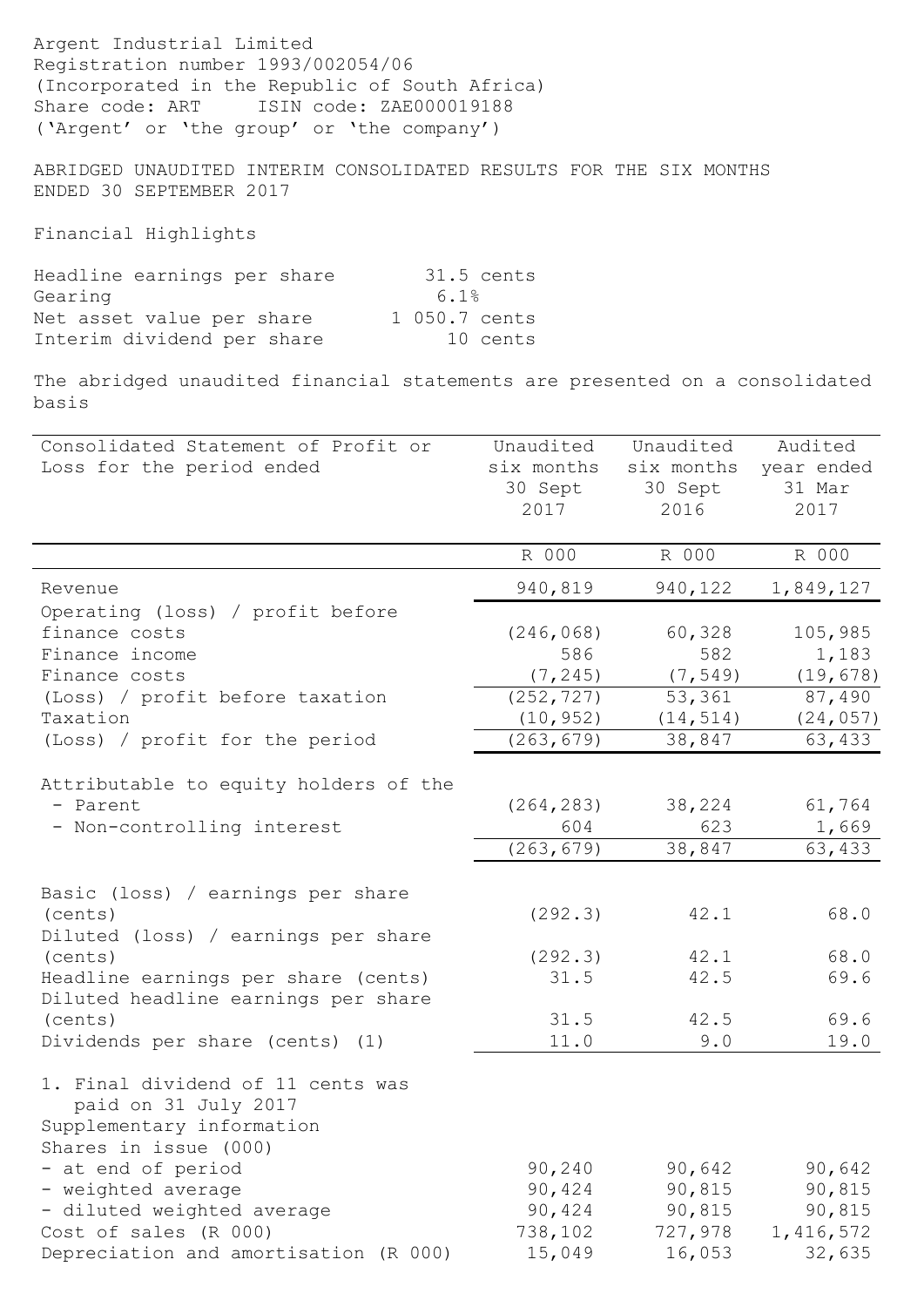| ordinary shareholders<br>38,224<br>(264, 283)<br>61,764<br>Loss on disposal of property, plant<br>and equipment<br>2,040<br>1,275<br>491<br>Impairment of property, plant and<br>161,448<br>equipment<br>130,395<br>Impairment of intangible assets<br>Total tax effects of adjustments<br>(571)<br>(357)<br>(137)<br>Headline earnings attributable to<br>ordinary shareholders<br>28,478<br>38,578<br>63,233<br>Consolidated Statement of other<br>Unaudited<br>Unaudited<br>Audited<br>six months<br>six months<br>year ended<br>Comprehensive Income or Loss for the<br>30 Sept<br>period ended<br>30 Sept<br>31 Mar<br>2017<br>2016<br>2017<br>R 000<br>R 000<br>R 000<br>38,847<br>63,433<br>(Loss) / profit for the period<br>(263, 679)<br>Other comprehensive income for the<br>period<br>Items that may be reclassified<br>subsequently to profit and loss<br>Exchange differences on translating<br>foreign operations<br>1,399<br>(1, 591)<br>(7, 483)<br>Total other comprehensive (loss) /<br>income for the period<br>(262, 280)<br>37,256<br>55,950<br>Attributable to equity holders of the<br>(262, 884)<br>36,633<br>- Parent<br>54,281<br>- Non-controlling interest<br>604<br>623<br>1,669<br>(262, 280)<br>37,256<br>55,950<br>Consolidated Statement of Financial<br>Unaudited<br>Unaudited<br>Audited<br>Position for the period ended<br>At<br>At<br>at<br>30 Sept<br>30 Sept<br>31 Mar<br>2017<br>2016<br>2017<br>R 000<br>R 000<br>R 000<br>ASSETS<br>487,779<br>635,858<br>631,861<br>Property, plant and equipment<br>Intangible assets<br>83,241<br>214,891<br>213,693<br>Long term loan<br>15,181<br>16,411<br>14,971<br>Deferred taxation<br>7,432<br>586,201<br>867,160<br>867,957<br>Non-current assets<br>Inventories<br>447,539<br>528,860<br>488,641<br>298,962<br>339,285<br>Trade and other receivables<br>309,780<br>Bank balance and cash<br>61,368<br>371<br>30,894<br>807,869<br>839,011<br>858,820<br>Current assets | Calculation of headline earnings<br>(R 000)<br>(Loss) / earnings attributable to |           |           |           |
|------------------------------------------------------------------------------------------------------------------------------------------------------------------------------------------------------------------------------------------------------------------------------------------------------------------------------------------------------------------------------------------------------------------------------------------------------------------------------------------------------------------------------------------------------------------------------------------------------------------------------------------------------------------------------------------------------------------------------------------------------------------------------------------------------------------------------------------------------------------------------------------------------------------------------------------------------------------------------------------------------------------------------------------------------------------------------------------------------------------------------------------------------------------------------------------------------------------------------------------------------------------------------------------------------------------------------------------------------------------------------------------------------------------------------------------------------------------------------------------------------------------------------------------------------------------------------------------------------------------------------------------------------------------------------------------------------------------------------------------------------------------------------------------------------------------------------------------------------------------------------------------------------------------------------------------------------------------|----------------------------------------------------------------------------------|-----------|-----------|-----------|
|                                                                                                                                                                                                                                                                                                                                                                                                                                                                                                                                                                                                                                                                                                                                                                                                                                                                                                                                                                                                                                                                                                                                                                                                                                                                                                                                                                                                                                                                                                                                                                                                                                                                                                                                                                                                                                                                                                                                                                  |                                                                                  |           |           |           |
|                                                                                                                                                                                                                                                                                                                                                                                                                                                                                                                                                                                                                                                                                                                                                                                                                                                                                                                                                                                                                                                                                                                                                                                                                                                                                                                                                                                                                                                                                                                                                                                                                                                                                                                                                                                                                                                                                                                                                                  |                                                                                  |           |           |           |
|                                                                                                                                                                                                                                                                                                                                                                                                                                                                                                                                                                                                                                                                                                                                                                                                                                                                                                                                                                                                                                                                                                                                                                                                                                                                                                                                                                                                                                                                                                                                                                                                                                                                                                                                                                                                                                                                                                                                                                  |                                                                                  |           |           |           |
|                                                                                                                                                                                                                                                                                                                                                                                                                                                                                                                                                                                                                                                                                                                                                                                                                                                                                                                                                                                                                                                                                                                                                                                                                                                                                                                                                                                                                                                                                                                                                                                                                                                                                                                                                                                                                                                                                                                                                                  |                                                                                  |           |           |           |
|                                                                                                                                                                                                                                                                                                                                                                                                                                                                                                                                                                                                                                                                                                                                                                                                                                                                                                                                                                                                                                                                                                                                                                                                                                                                                                                                                                                                                                                                                                                                                                                                                                                                                                                                                                                                                                                                                                                                                                  |                                                                                  |           |           |           |
|                                                                                                                                                                                                                                                                                                                                                                                                                                                                                                                                                                                                                                                                                                                                                                                                                                                                                                                                                                                                                                                                                                                                                                                                                                                                                                                                                                                                                                                                                                                                                                                                                                                                                                                                                                                                                                                                                                                                                                  |                                                                                  |           |           |           |
|                                                                                                                                                                                                                                                                                                                                                                                                                                                                                                                                                                                                                                                                                                                                                                                                                                                                                                                                                                                                                                                                                                                                                                                                                                                                                                                                                                                                                                                                                                                                                                                                                                                                                                                                                                                                                                                                                                                                                                  |                                                                                  |           |           |           |
|                                                                                                                                                                                                                                                                                                                                                                                                                                                                                                                                                                                                                                                                                                                                                                                                                                                                                                                                                                                                                                                                                                                                                                                                                                                                                                                                                                                                                                                                                                                                                                                                                                                                                                                                                                                                                                                                                                                                                                  |                                                                                  |           |           |           |
|                                                                                                                                                                                                                                                                                                                                                                                                                                                                                                                                                                                                                                                                                                                                                                                                                                                                                                                                                                                                                                                                                                                                                                                                                                                                                                                                                                                                                                                                                                                                                                                                                                                                                                                                                                                                                                                                                                                                                                  |                                                                                  |           |           |           |
|                                                                                                                                                                                                                                                                                                                                                                                                                                                                                                                                                                                                                                                                                                                                                                                                                                                                                                                                                                                                                                                                                                                                                                                                                                                                                                                                                                                                                                                                                                                                                                                                                                                                                                                                                                                                                                                                                                                                                                  |                                                                                  |           |           |           |
|                                                                                                                                                                                                                                                                                                                                                                                                                                                                                                                                                                                                                                                                                                                                                                                                                                                                                                                                                                                                                                                                                                                                                                                                                                                                                                                                                                                                                                                                                                                                                                                                                                                                                                                                                                                                                                                                                                                                                                  |                                                                                  |           |           |           |
|                                                                                                                                                                                                                                                                                                                                                                                                                                                                                                                                                                                                                                                                                                                                                                                                                                                                                                                                                                                                                                                                                                                                                                                                                                                                                                                                                                                                                                                                                                                                                                                                                                                                                                                                                                                                                                                                                                                                                                  |                                                                                  |           |           |           |
|                                                                                                                                                                                                                                                                                                                                                                                                                                                                                                                                                                                                                                                                                                                                                                                                                                                                                                                                                                                                                                                                                                                                                                                                                                                                                                                                                                                                                                                                                                                                                                                                                                                                                                                                                                                                                                                                                                                                                                  |                                                                                  |           |           |           |
|                                                                                                                                                                                                                                                                                                                                                                                                                                                                                                                                                                                                                                                                                                                                                                                                                                                                                                                                                                                                                                                                                                                                                                                                                                                                                                                                                                                                                                                                                                                                                                                                                                                                                                                                                                                                                                                                                                                                                                  |                                                                                  |           |           |           |
|                                                                                                                                                                                                                                                                                                                                                                                                                                                                                                                                                                                                                                                                                                                                                                                                                                                                                                                                                                                                                                                                                                                                                                                                                                                                                                                                                                                                                                                                                                                                                                                                                                                                                                                                                                                                                                                                                                                                                                  |                                                                                  |           |           |           |
|                                                                                                                                                                                                                                                                                                                                                                                                                                                                                                                                                                                                                                                                                                                                                                                                                                                                                                                                                                                                                                                                                                                                                                                                                                                                                                                                                                                                                                                                                                                                                                                                                                                                                                                                                                                                                                                                                                                                                                  |                                                                                  |           |           |           |
|                                                                                                                                                                                                                                                                                                                                                                                                                                                                                                                                                                                                                                                                                                                                                                                                                                                                                                                                                                                                                                                                                                                                                                                                                                                                                                                                                                                                                                                                                                                                                                                                                                                                                                                                                                                                                                                                                                                                                                  |                                                                                  |           |           |           |
|                                                                                                                                                                                                                                                                                                                                                                                                                                                                                                                                                                                                                                                                                                                                                                                                                                                                                                                                                                                                                                                                                                                                                                                                                                                                                                                                                                                                                                                                                                                                                                                                                                                                                                                                                                                                                                                                                                                                                                  |                                                                                  |           |           |           |
|                                                                                                                                                                                                                                                                                                                                                                                                                                                                                                                                                                                                                                                                                                                                                                                                                                                                                                                                                                                                                                                                                                                                                                                                                                                                                                                                                                                                                                                                                                                                                                                                                                                                                                                                                                                                                                                                                                                                                                  | TOTAL ASSETS                                                                     | 1,394,070 | 1,706,171 | 1,726,777 |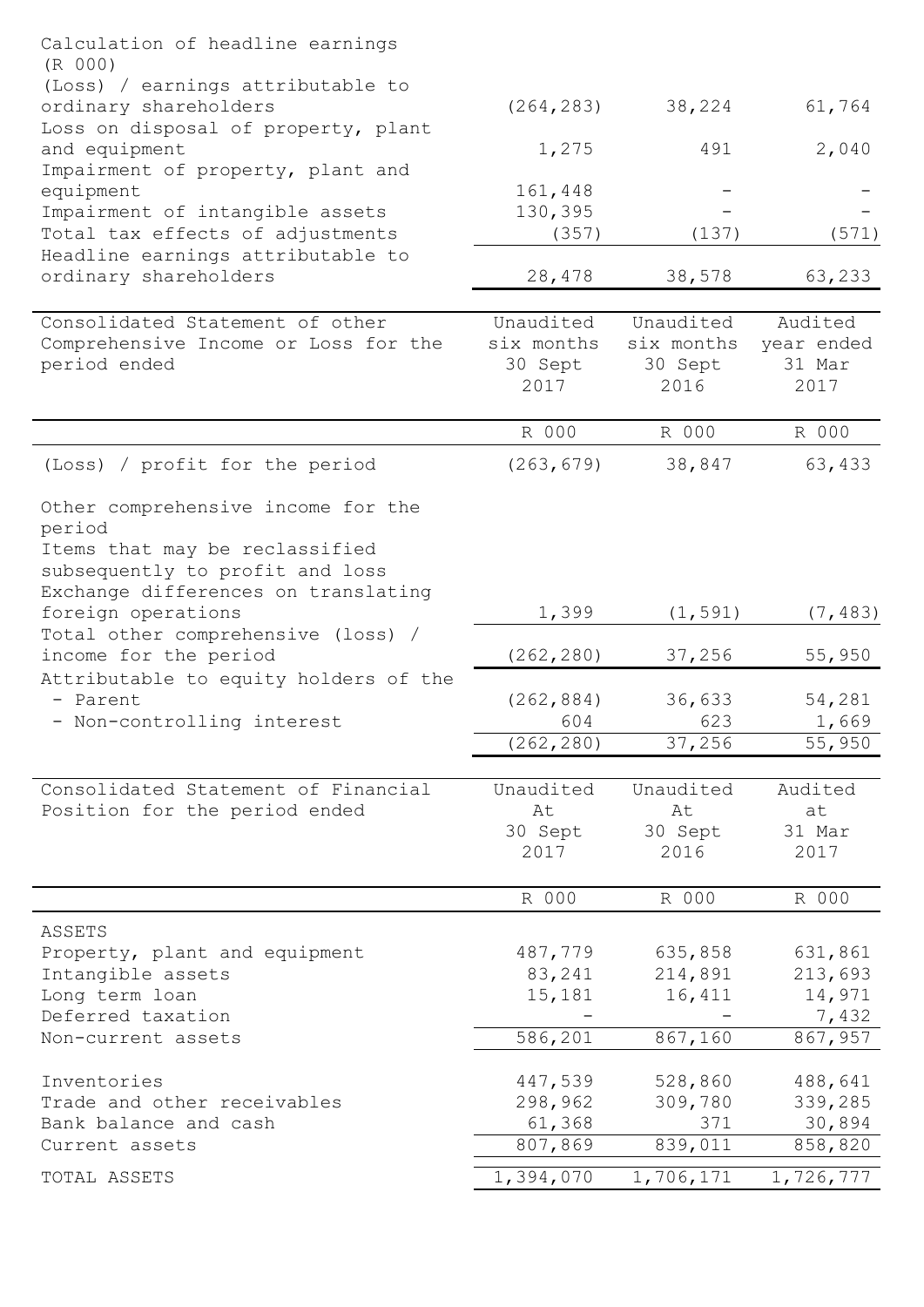| EQUITY AND LIABILITIES               |            |             |            |
|--------------------------------------|------------|-------------|------------|
| Capital and reserves                 |            |             |            |
| Stated capital                       | 446,033    | 447,872     | 447,872    |
| Reserves                             | 25,591     | 29,847      | 24,177     |
| Retained earnings                    | 476,566    | 736,183     | 750,923    |
| Attributable to owners of the parent | 948,190    | 1, 213, 902 | 1,222,972  |
| Non-controlling interest             | 15,784     | 11,834      | 15,180     |
| Total shareholders' funds            | 963, 974   | 1,225,736   | 1,238,152  |
|                                      |            |             |            |
| Interest-bearing borrowings          | 27,263     | 48,807      | 36,509     |
| Deferred tax                         | 82,914     | 66,381      | 83,700     |
| Non-current liabilities              | 110,177    | 115,188     | 120,209    |
| Trade and other payables             | 204,226    | 243,319     | 235,257    |
| Taxation                             | 3,040      | 3,281       | 1,673      |
| Bank overdraft                       | 80,648     | 84,229      | 99,023     |
| Current portion of interest-bearing  |            |             |            |
| borrowings                           | 32,005     | 34,418      | 32,463     |
| Current liabilities                  | 319,919    | 365,247     | 368,416    |
|                                      |            |             |            |
| TOTAL EQUITY AND LIABILITIES         | 1,394,070  | 1,706,171   | 1,726,777  |
|                                      |            |             |            |
| Net asset value per share (cents)    | 1,050.7    | 1,339.2     | 1,349.2    |
| Abridged Consolidated Statement of   | Unaudited  | Unaudited   | Audited    |
| Cash Flows for the period ended      | six months | six months  | year ended |
|                                      | 30 Sept    | 30 Sept     | 31 Mar     |
|                                      | 2017       | 2016        | 2017       |
|                                      |            |             |            |
|                                      | R 000      | R 000       | R 000      |
| Cash generated from operations       | 113,758    | 59,819      | 122,200    |
| Finance income                       | 586        | 582         | 1,183      |
| Finance costs                        | (7, 245)   | (7, 549)    | (19, 678)  |
| Dividends paid                       | (10, 074)  | (8, 257)    | (17, 057)  |
| Normal taxation paid                 | (3, 185)   | (5, 021)    | (6, 468)   |
| Cash flows from operating activities | 93,840     | 39,574      | 80,180     |
| Cash flows from investing activities | (33, 448)  | (76, 444)   | (86, 479)  |
| Cash flows from financing activities | (11, 543)  | 37,952      | 23,110     |
| Net increase in cash and cash        |            |             |            |
| equivalents                          | 48,849     | 1,082       | 16,811     |
| Cash and cash equivalents at         |            |             |            |
| beginning of period                  | (68, 129)  | (84, 940)   | (84, 940)  |
| Cash and cash equivalents at end of  |            |             |            |
| period                               | (19, 280)  | (83, 858)   | (68, 129)  |
|                                      |            |             |            |
| Consolidated Statement of Changes in | Stated     | Treasury    | Employee   |
| Equity for the period ended          | capital    | shares      | share      |
| 30 September 2017                    |            |             | incentive  |
|                                      | R 000      | R 000       | reserve    |
|                                      |            |             | R 000      |
| Balance at 30 September 2016 -       |            |             |            |
| unaudited                            | 540,918    | (93, 046)   | 1,079      |
| Non-controlling interest on          |            |             |            |
| acquisition of subsidiary            |            |             | 222        |
| Share-based payments                 |            |             |            |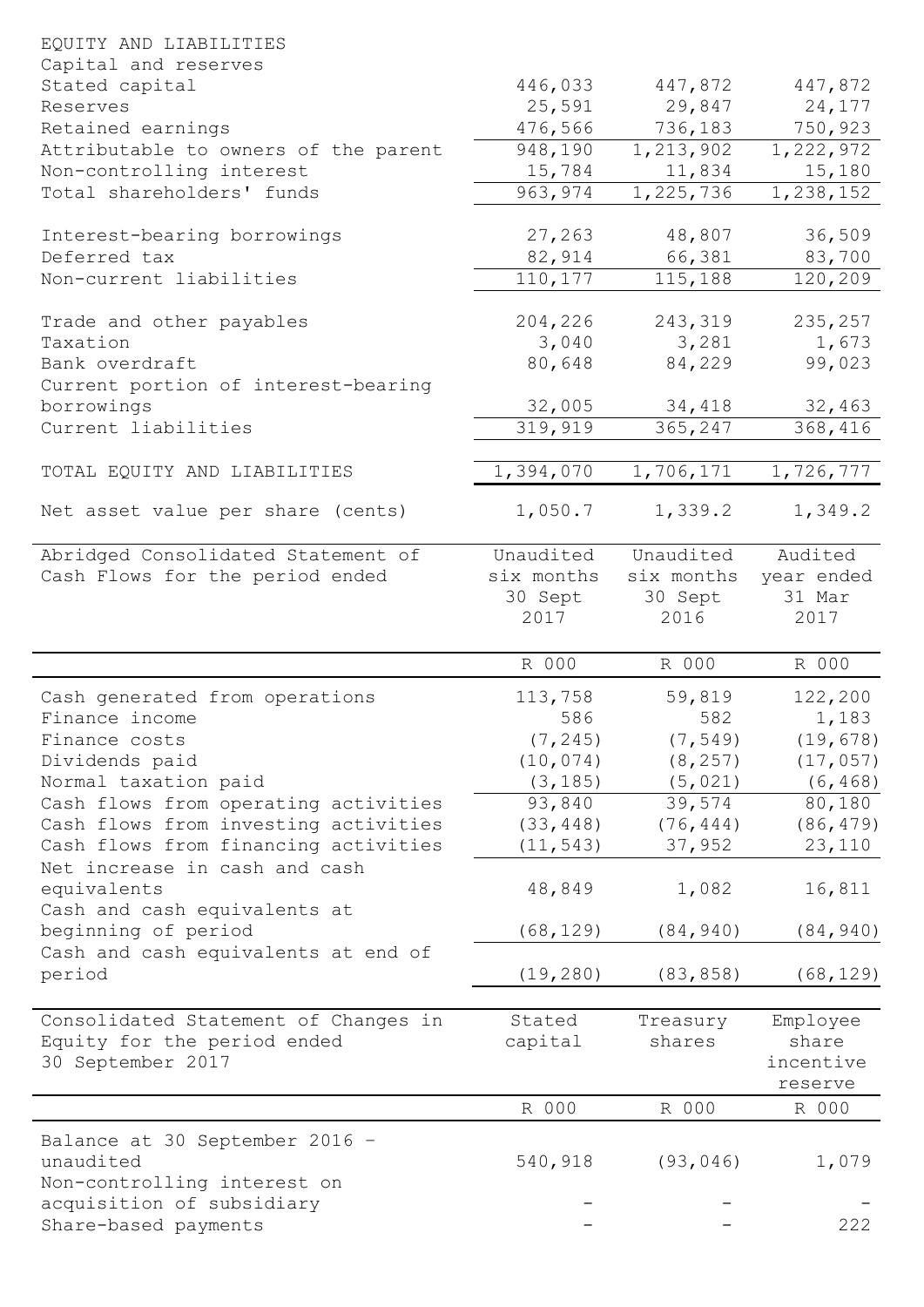| Total comprehensive income for the<br>period                     |                            |             |                |
|------------------------------------------------------------------|----------------------------|-------------|----------------|
| Dividends                                                        |                            |             |                |
| Less dividend on treasury shares<br>Balance at 31 March 2017     | 540,918                    | (93, 046)   | 1,301          |
| Share-based payments                                             |                            |             | 15             |
| Share buy back                                                   | (1, 839)                   |             |                |
| Total comprehensive loss for the                                 |                            |             |                |
| period<br>Dividends                                              |                            |             |                |
| Less dividend on treasury shares                                 |                            |             |                |
| Balance at 30 September 2017                                     | 539,079                    | (93, 046)   | 1,316          |
| Consolidated Statement of Changes in                             | Revaluation                | Foreign     | Retained       |
| Equity for the period ended                                      | reserve                    | currency    | earnings       |
| 30 September 2017                                                |                            | translation |                |
| (continued)                                                      |                            | reserve     |                |
|                                                                  | R 000                      | R 000       | R 000          |
| Balance at 30 September 2016 -                                   |                            |             |                |
| unaudited                                                        | 36,323                     | (7, 555)    | 736,183        |
| Non-controlling interest on                                      |                            |             |                |
| acquisition of subsidiary<br>Share-based payments                |                            |             |                |
| Total comprehensive income for the                               |                            |             |                |
| period                                                           |                            | (5, 892)    | 23,540         |
| Dividends                                                        |                            |             | (9, 533)       |
| Less dividend on treasury shares                                 |                            |             | 733            |
| Balance at 31 March 2017<br>Share-based payments                 | 36,323                     | (13, 447)   | 750,923        |
| Share buy back                                                   |                            |             |                |
| Total comprehensive loss for the                                 |                            |             |                |
| period                                                           |                            | 1,399       | (264, 283)     |
| Dividends                                                        |                            |             | (10, 486)      |
| Less dividend on treasury shares<br>Balance at 30 September 2017 | 36,323                     | (12, 048)   | 412<br>476,566 |
|                                                                  |                            |             |                |
| Consolidated Statement of Changes                                | Total                      | $Non-$      | Total          |
| in Equity for the period ended                                   | attributable               | controlling | shareholders'  |
| 30 September 2017<br>(continued)                                 | to owners of<br>the parent | interest    | funds          |
|                                                                  | R 000                      | R 000       | R 000          |
| Balance at 30 September 2016 -                                   |                            |             |                |
| unaudited                                                        | 1,213,902                  | 11,834      | 1,225,736      |
| Non-controlling interest on                                      |                            |             |                |
| acquisition of subsidiary<br>Share-based payments                | 222                        | 2,300       | 2,300<br>222   |
| Total comprehensive income for                                   |                            |             |                |
| the period                                                       | 17,648                     | 1,046       | 18,694         |
| Dividends                                                        | (9, 533)                   |             | (9, 533)       |
| Less dividend on treasury shares                                 | 733                        |             | 733            |
| Balance at 31 March 2017                                         | 1,222,972                  | 15,180      | 1,238,152      |
| Share-based payments<br>Share buy back                           | 15<br>(1, 839)             |             | 15<br>(1, 839) |
| Total comprehensive loss for the                                 |                            |             |                |
| period                                                           | (262, 884)                 | 604         | (262, 280)     |
| Dividends                                                        | (10, 486)                  |             | (10, 486)      |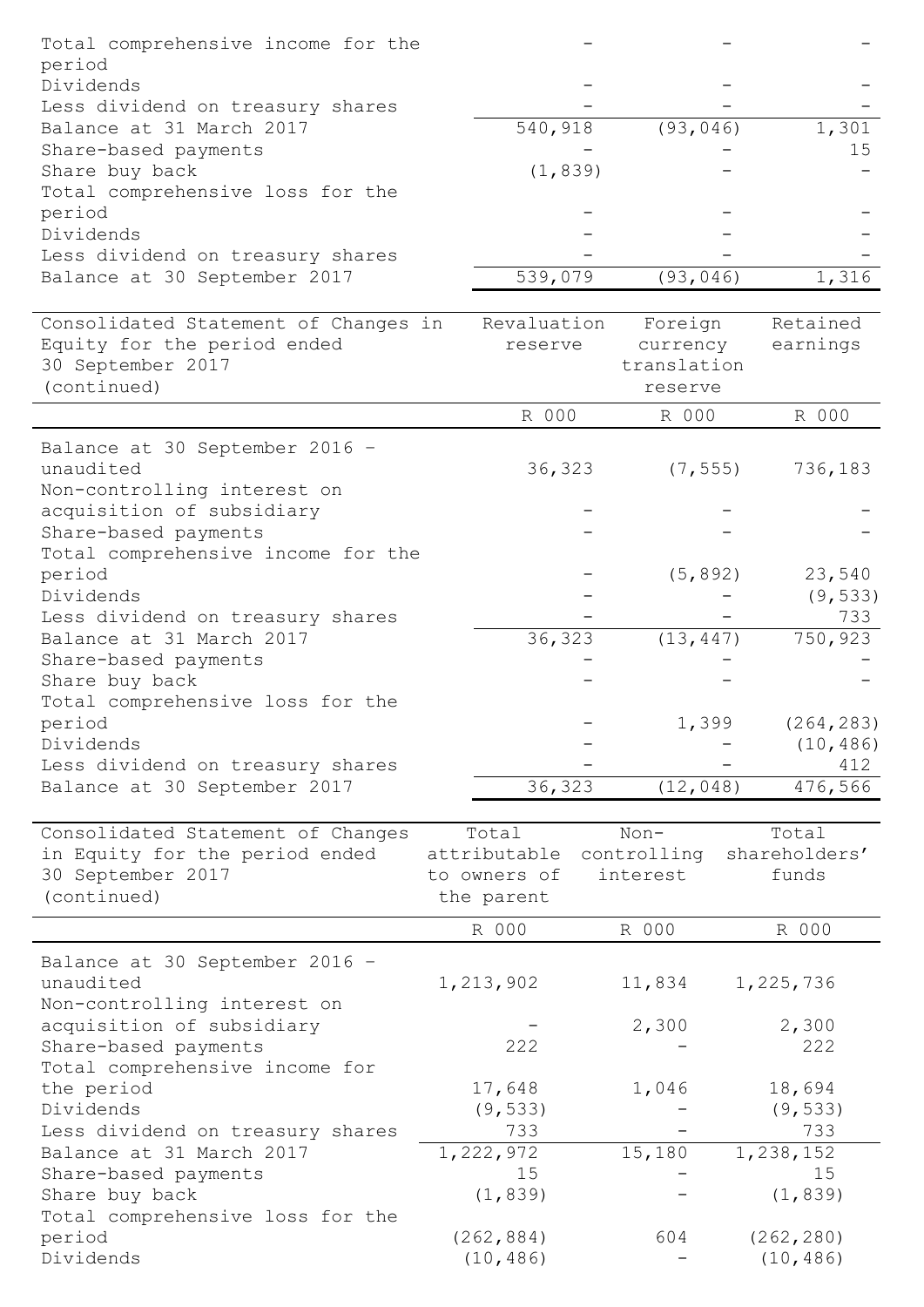| Less dividend on treasury shares                                           | 412           |           | 412        |
|----------------------------------------------------------------------------|---------------|-----------|------------|
| Balance at 30 September 2017                                               | 948,190       | 15,784    | 963, 974   |
|                                                                            |               |           |            |
| Seqmental review                                                           | Manufacturing | Steel     | Properties |
|                                                                            |               | trading   |            |
|                                                                            | R 000         | R 000     | R 000      |
| Business segments                                                          |               |           |            |
| for the six months ended 30                                                |               |           |            |
| September 2017 - unaudited                                                 |               |           |            |
| Revenue from external sales                                                | 623,543       | 316,810   | 466        |
| Loss before taxation                                                       | (42, 197)     | (44, 177) | (35, 958)  |
| Taxation                                                                   |               |           |            |
| Loss for the period                                                        |               |           |            |
| Other information                                                          |               |           |            |
| Loss before taxation per above                                             | (42, 197)     | (44, 177) | (35, 958)  |
| Impairment of property, plant,                                             |               |           |            |
| equipment and intangibles                                                  | 68,050        | 48,629    | 44,769     |
| Profit before taxation and                                                 |               |           |            |
| impairments                                                                | 25,853        | 4,452     | 8,811      |
| Net assets                                                                 | 659,014       | 230,409   | 157,465    |
| Capital expenditure                                                        | 31,596        | 2,827     | 4,618      |
| Depreciation / amortisation                                                | 10,718        | 4,314     | 17         |
| Finance costs *                                                            | (2, 616)      | 3,745     | 6,116      |
| Finance income                                                             | 586           |           |            |
| * As per the group policy, finance costs and finance income derived from   |               |           |            |
| primary banking is netted off. The company has net finance income and this |               |           |            |
| is distorting the segment for finance costs.                               |               |           |            |

| Segmental review (continued)                                                                                                                     | assets                | Intangible Consolidated                       |
|--------------------------------------------------------------------------------------------------------------------------------------------------|-----------------------|-----------------------------------------------|
|                                                                                                                                                  | R 000                 | R 000                                         |
| Business segments<br>for the six months ended 30 September 2017 -<br>unaudited                                                                   |                       |                                               |
| Revenue from external sales                                                                                                                      |                       | 940,819                                       |
| Loss before taxation                                                                                                                             | (130, 395)            | (252, 727)                                    |
| Taxation                                                                                                                                         |                       | (10, 952)                                     |
| Loss for the period                                                                                                                              |                       | (263, 679)                                    |
| Other information<br>Loss before taxation per above<br>Impairment of property, plant,<br>equipment and intangibles<br>Profit before taxation and | (130, 395)<br>130,395 | (252, 727)<br>291,843                         |
| impairments                                                                                                                                      |                       | 39,116                                        |
| Net assets<br>Capital expenditure<br>Depreciation / amortisation<br>Finance costs *<br>Finance income                                            |                       | 1,046,888<br>39,041<br>15,049<br>7,245<br>586 |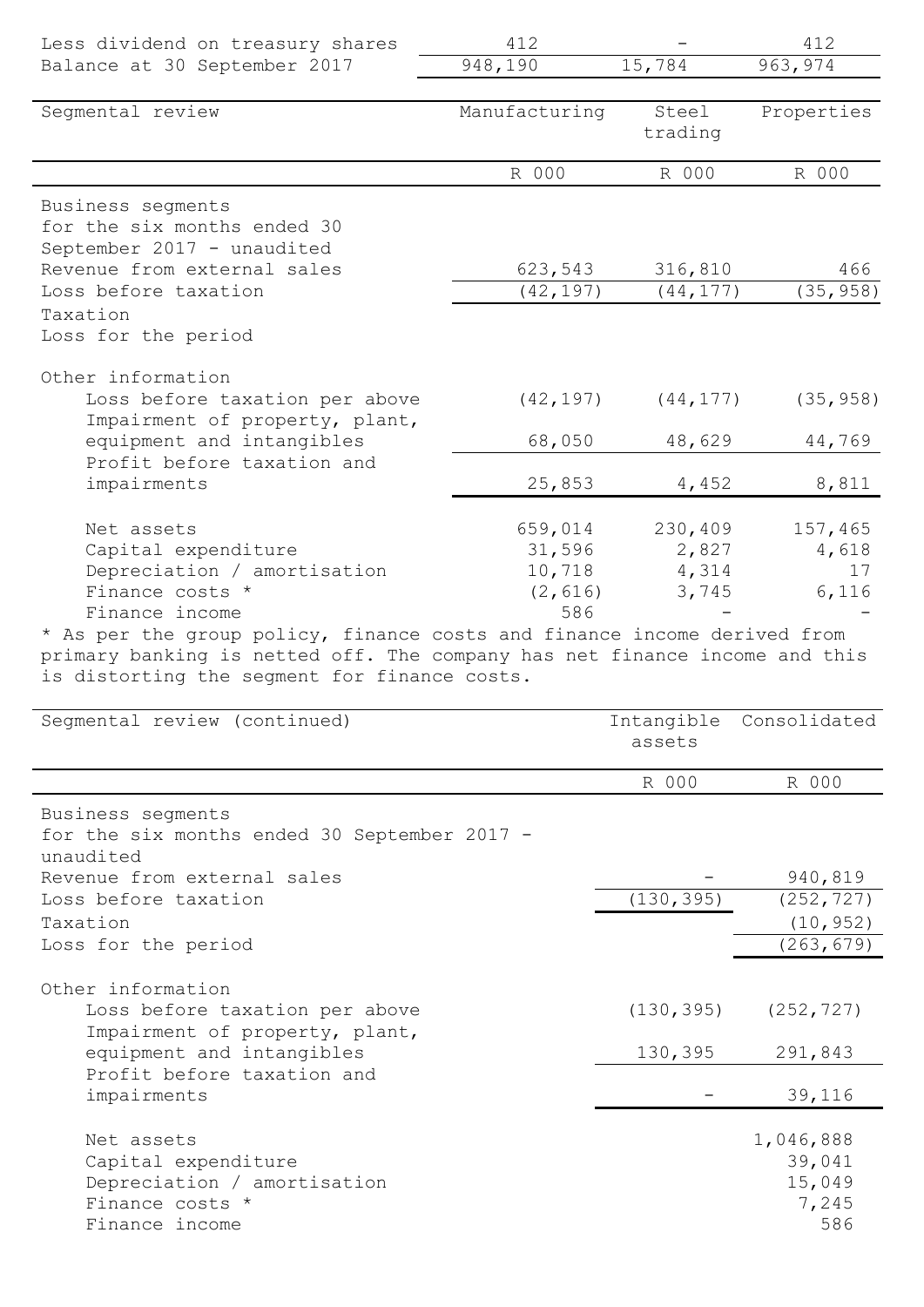| Segmental review                                                                         | Manufacturing     | Steel<br>trading | Automotive              |
|------------------------------------------------------------------------------------------|-------------------|------------------|-------------------------|
|                                                                                          | R 000             | R 000            | R 000                   |
| for the six months ended 30<br>September 2016 - unaudited<br>Revenue from external sales | 512,549           | 325,050          | 56,152                  |
| Profit / (loss) before taxation                                                          | 39,917            | 11,342           | (5, 422)                |
| Taxation<br>Profit for the period                                                        |                   |                  |                         |
| Other information                                                                        |                   |                  |                         |
| Net assets<br>Capital expenditure                                                        | 739,944<br>15,383 | 299,697<br>2,796 | 47,181<br>1,847         |
| Depreciation / amortisation                                                              | 9,667             | 3,559            | 1,719                   |
| Finance costs *                                                                          | (3, 288)          | 4,284            | 750                     |
| Finance income                                                                           | 510               |                  | 72                      |
| Segmental review (continued)                                                             | Watch list        |                  | Properties Consolidated |
|                                                                                          |                   |                  |                         |
|                                                                                          | R 000             | R 000            | R 000                   |
| for the six months ended 30<br>September 2016 - unaudited                                |                   |                  |                         |
| Revenue from external sales                                                              | 45,820            | 551              | 940,122                 |
| Profit / (loss) before taxation                                                          | (185)             | 7,709            | 53,361                  |
| Taxation                                                                                 |                   |                  | (14, 514)<br>38,847     |
| Profit for the period                                                                    |                   |                  |                         |
| Other information                                                                        |                   |                  |                         |
| Net assets                                                                               | 20,535            | 184,760          | 1,292,117               |
| Capital expenditure                                                                      | 4,705             | 8,973            | 33,704                  |
| Depreciation / amortisation                                                              | 972               | 136              | 16,053                  |
| Finance costs *                                                                          | 469               | 5,334            | 7,549                   |
| Finance income                                                                           |                   |                  | 582                     |
| Seqmental review                                                                         | Manufacturing     | Steel            | Automotive              |
|                                                                                          |                   | trading          |                         |
|                                                                                          | R 000             | R 000            | R 000                   |
| for the year ended 31 March 2017 -<br>audited                                            |                   |                  |                         |
| Revenue from external sales                                                              | 1,096,052         | 636,653          | 115,308                 |
| Profit / (loss) before taxation                                                          | 59,810            | 21,794           | (6, 480)                |
| Taxation<br>Profit for the year                                                          |                   |                  |                         |
| Other information                                                                        |                   |                  |                         |
| Net assets                                                                               | 770,876           | 308,266          | 47,094                  |
| Capital expenditure                                                                      | 31,218            | 5,850            | 3,144                   |
| Depreciation / amortisation                                                              | 21,420            | 7,613            | 3,449                   |
| Finance costs *                                                                          | (2, 435)          | 9,237            | 1,437                   |
| Finance income                                                                           | 696               | 13               | 474                     |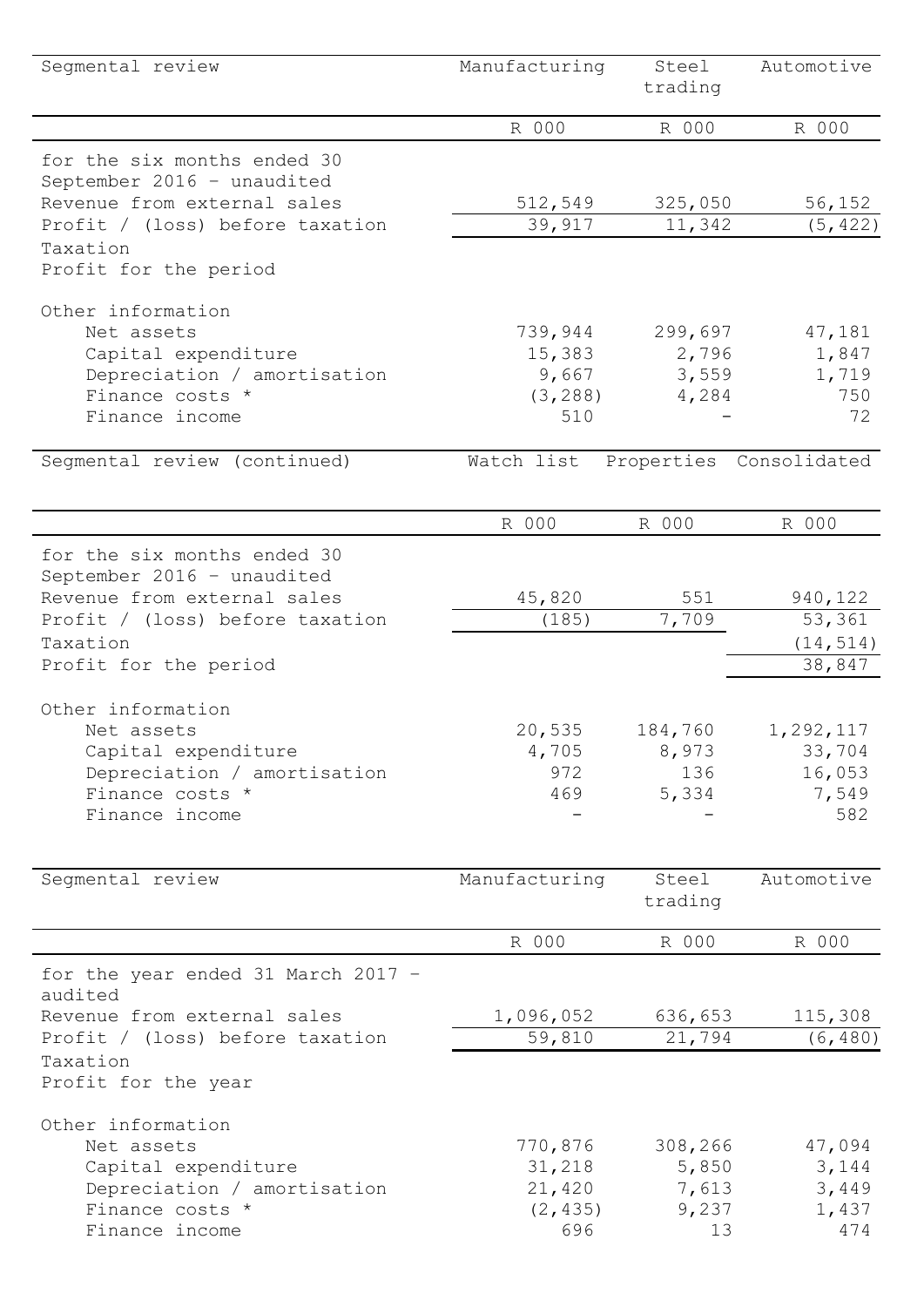| Segmental review (continued)               |                       |                   | Properties Consolidated  |
|--------------------------------------------|-----------------------|-------------------|--------------------------|
|                                            |                       | R 000             | R 000                    |
| for the year ended 31 March 2017 - audited |                       |                   |                          |
| Revenue from external sales                |                       | 1,114             | 1,849,127                |
| Profit / (loss) before taxation            |                       | 12,366            | 87,490                   |
| Taxation                                   |                       |                   | (24, 057)                |
| Profit for the year                        |                       |                   | 63,433                   |
| Other information                          |                       |                   |                          |
| Net assets                                 |                       | 188,184           | 1,314,420                |
| Capital expenditure                        |                       | 8,234             | 48,446                   |
| Depreciation / amortisation                |                       | 153               | 32,635                   |
| Finance costs *                            |                       | 11,439            | 19,678                   |
| Finance income                             |                       |                   | 1,183                    |
|                                            |                       |                   |                          |
| Segmental review                           | South Africa          | world             | Rest of the Consolidated |
|                                            | R 000                 | R 000             | R 000                    |
| Geographical segments                      |                       |                   |                          |
| for the six months ended                   |                       |                   |                          |
| 30 September 2017 - unaudited              |                       |                   |                          |
| Revenue from external sales                | 846,247<br>(274, 476) | 94,572<br>21,749  | 940,819                  |
| (Loss) / profit before taxation            |                       |                   | (252, 727)               |
| Taxation                                   |                       |                   | (10, 952)<br>(263, 679)  |
| Loss for the period                        |                       |                   |                          |
| Other information                          |                       |                   |                          |
| Net assets                                 | 940,585               | 106,303           | 1,046,888                |
| Capital expenditure                        | 37,428                | 1,613             | 39,041                   |
| Depreciation / amortisation                | 14,066                | 983               | 15,049                   |
| Finance costs                              | 7,288                 | (43)              | 7,245                    |
| Finance income                             | 586                   |                   | 586                      |
| for the six months ended 30                |                       |                   |                          |
| September 2016 - unaudited                 |                       |                   |                          |
| Revenue from external sales                | 856,316               | 83,806            | 940,122                  |
| Profit before taxation                     | 42,462                | 10,899            | 53,361                   |
| Taxation                                   |                       |                   | (14, 514)                |
| Profit for the period                      |                       |                   | 38,847                   |
| Other information                          |                       |                   |                          |
| Net assets                                 | 1,210,874             | 81,243            | 1,292,117                |
| Capital expenditure                        | 31,714                | 1,990             | 33,704                   |
| Depreciation / amortisation                | 14,933                | 1,120             | 16,053                   |
| Finance costs                              | 7,577                 | (28)              | 7,549                    |
| Finance income                             | 582                   |                   | 582                      |
| for the year ended 31 March 2017 -         |                       |                   |                          |
| audited<br>Revenue from external sales     |                       |                   |                          |
| Profit before taxation                     | 1,677,103<br>59,079   | 172,024<br>28,411 | 1,849,127<br>87,490      |
| Taxation                                   |                       |                   | (24, 057)                |
| Profit for the year                        |                       |                   | 63,433                   |
|                                            |                       |                   |                          |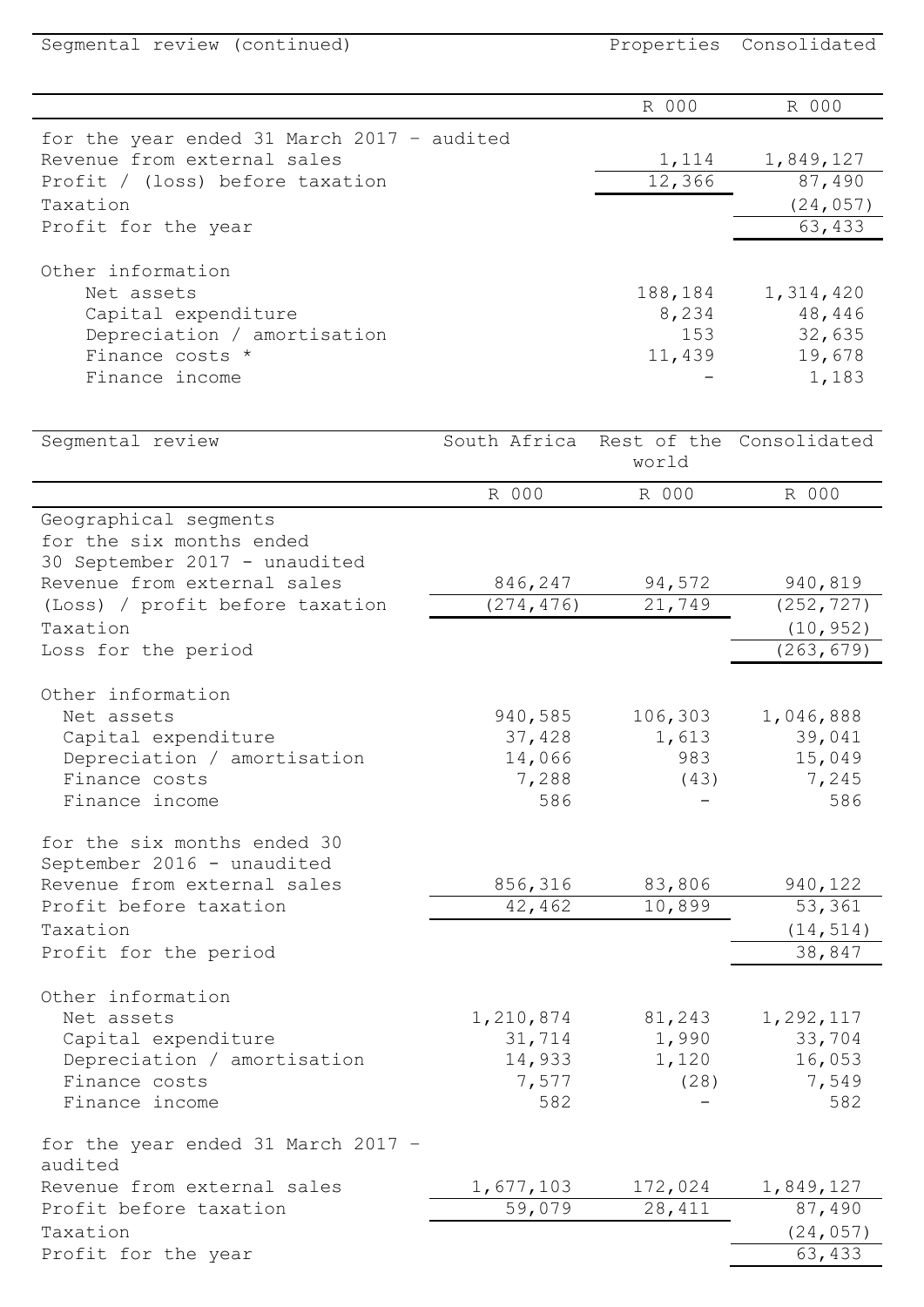| Other information           |           |                  |           |
|-----------------------------|-----------|------------------|-----------|
| Net assets                  | 1,230,039 | 84,381           | 1,314,420 |
| Capital expenditure         | 44,242    | 4,204            | 48,446    |
| Depreciation / amortisation | 30,166    | 2,469            | 32,635    |
| Finance costs               | 19,732    | (54)             | 19,678    |
| Finance income              | 1,183     | $\hspace{0.1mm}$ | 1,183     |

### Financial Overview

Argent Industrial Limited has had a difficult first six months, caused on the whole by a difficult and unpredictable South African economy. Headline earnings as a result, decreased from 42.5 cents a share to 31.5 cents a share.

Operations Review

### Manufacturing

The groups three overseas companies have been the major contributor to this sector, making a combined R21.7 million before tax.

The group is in the process of downsizing a number of South African operations being Jetmaster, Gammid Cape, Gammid Johannesburg and Toolroom Services ("Toolroom"). Both Gammid Johannesburg and Jetmaster will have to relocate premises. In addition, we are moving Xpanda Security ("Xpanda") Johannesburg into the Toolroom premises (shared facility). This will reduce the Toolroom footprint/ cost centre and allow us to increase our Xpanda presence in Johannesburg and the greater northern regions.

The process has resulted in the retrenchment of 144 staff members at a cost of R3.08 million and we are still to retrench another 100 people at an estimated cost of R2.7 million.

Ongoing strikes and "go slow" labour actions have cost Toolroom an estimated R2.6 million for the financial period under review.

Toolroom currently has 126 people on suspension awaiting the outcome of disciplinary hearings. The labour disruptions in this company will affect production until the December shut down.

#### Steel Trading

While not the easiest of business sectors in South Africa, the sector did manage to make a positive contribution of R4.4 million before tax. The group is in the process of downsizing Gammid Cape and Gammid Johannesburg and is in the process of selling its two tube mills and related tooling for an amount of R10 million. The groups stock levels held in this sector have decreased from R249 million as of the 31 March 2017 to its current R216 million.

## Impairments

Given the current South African economic climate, the group impaired goodwill by an amount of R130.4 million. The remaining goodwill in Argent comprises of R35 million for Xpanda and R45 million for OSA Door Parts and Cannock Gates combined (both United Kingdom based).

We have impaired four of the Johannesburg properties by an amount of R44.7 million. Three of them due to receiving lower offers/ indicative offers and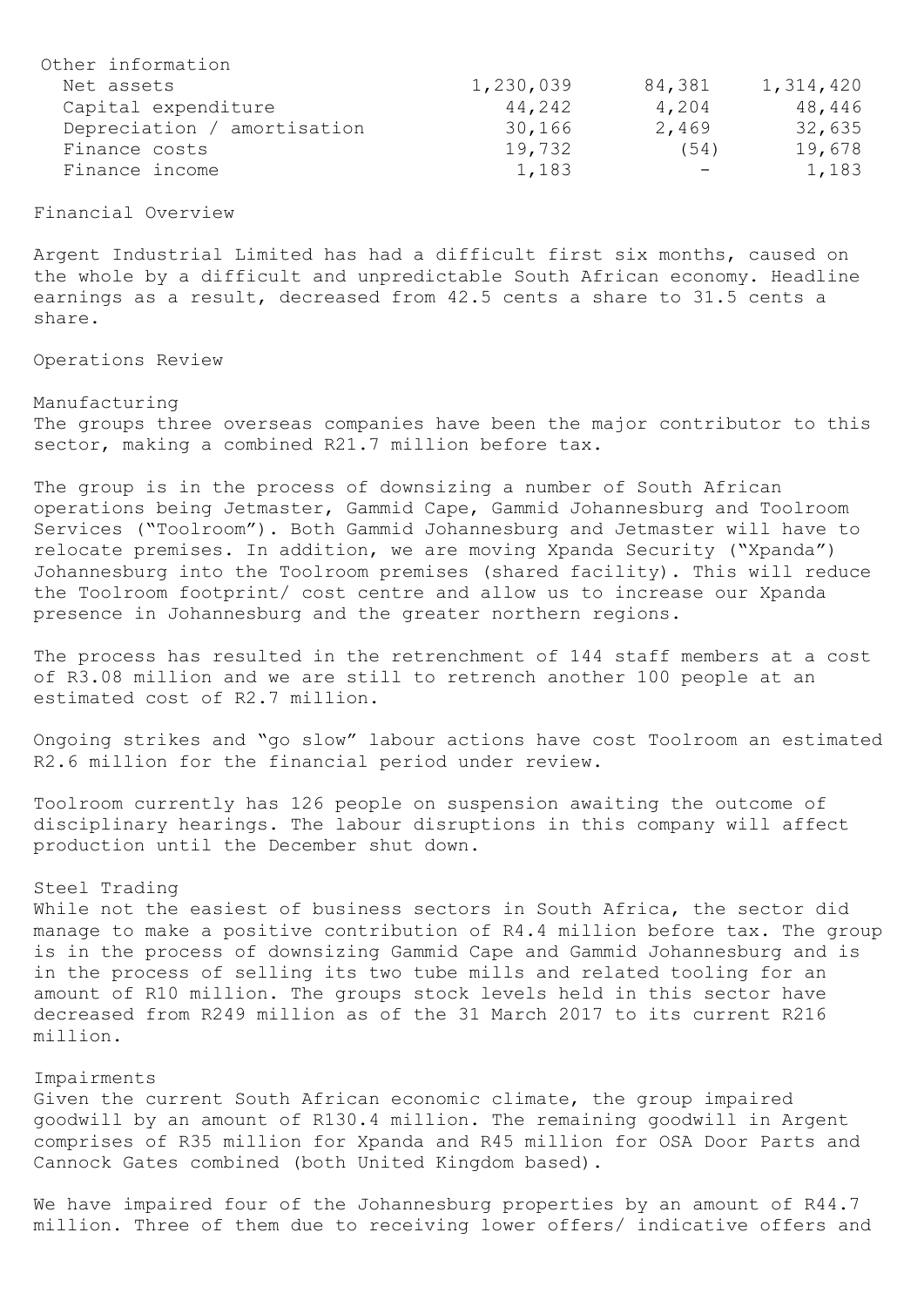Phoenix Steel Gauteng which was revalued along with the balance of the steel sector assets.

As set out above, the closure of Sentech and the downsizing/ relocation of the companies has resulted in an impairment of plant and equipment, including a full valuation of the groups steel trading assets of R116.7 million.

The total impairment amounted to R291.8 million, which will reduce the group yearly depreciation expense by R8.2 million.

### Properties

The group is in the process of selling its Jetmaster property (Roodepoort, Johannesburg) for an amount of R33.5 million and has attempted unsuccessfully to sell its Xpanda Johannesburg property (Sebenza) via auction. It will be relisted again in January 2018.

In addition, the Cedar Paints Klerksdorp property is under offer/ due diligence, for an amount of R7.5 million.

Outlook

The outlook remains positive. The headline earnings for the six months, adjusted for the retrenchments and Toolroom strike would have been 37.7 cents per share as compared to 31.50 cents per share.

The groups overseas operations have performed to expectation and it is the groups intention to purchase an additional operation in the United Kingdom.

The excess funds held in South Africa will be utilised by the group to repurchase its shares in terms of the authorisation given by the shareholders at the annual general meeting held on 30 August 2017. The authority to repurchase is limited to 20% in aggregate, of the companies issued share capital at the time the authority was granted. Shares already repurchased and cancelled under this authority amounts to 324 876 shares.

# Basis of Presentation

The abridged unaudited and unreviewed interim consolidated financial statements were prepared in accordance with International Financial Reporting Standards (IFRS), the presentation and disclosure requirements of IAS 34 – Interim Financial Reporting, the SAICA Financial Reporting Guides as issued by the Accounting Practices Committee, the Financial Reporting Pronouncements as issued by the Financial Reporting Standards Council and in compliance with the Companies Act of South Africa (Act No. 71 of 2008) and the Listings Requirements of the JSE Limited. The accounting policies are consistent with those of the previous annual financial statements, except for the adoption of improved, revised or new standards and interpretations. The aggregate effect of these changes in respect of the period ended 30 September is nil. The abridged unaudited and unreviewed interim consolidated financial statements were prepared under the supervision of the Financial Director, Ms SJ Cox CA (SA). Any reference to future financial performance included in this announcement has not been reviewed or reported on by the group's auditors.

### Dividend

Subsequent to 30 September 2017, an interim gross dividend of 10 cents per share was approved and declared by the Board of Directors for the six-month period ending 30 September 2017 from income reserves.